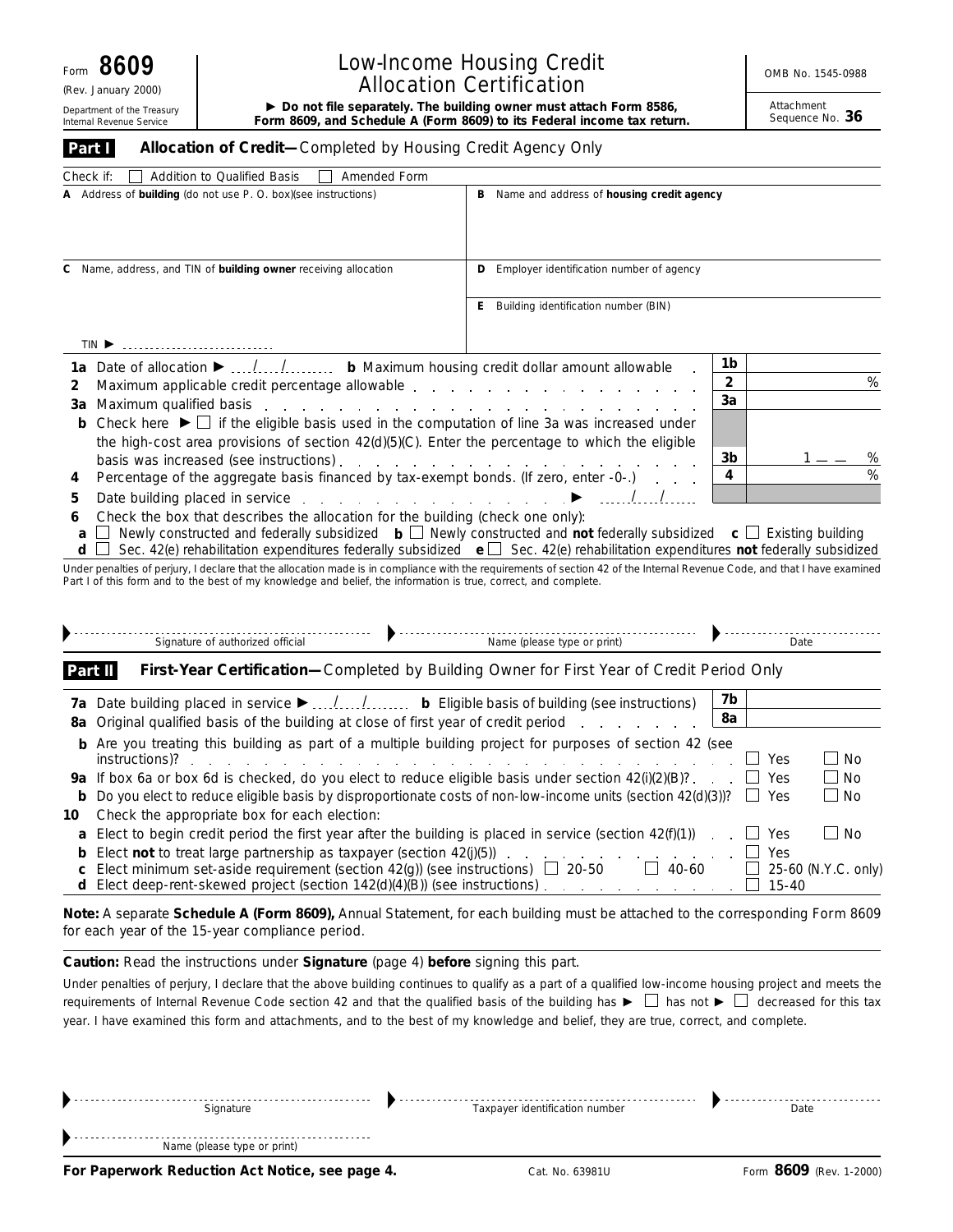## **General Instructions**

*Section references are to the Internal Revenue Code unless otherwise noted.*

## **Purpose of Form**

Owners of residential low-income rental buildings are allowed a low-income housing credit for each qualified building over a 10-year credit period. Form 8609 is used to obtain a housing credit allocation from the housing credit agency. A separate Form 8609 must be issued for each building in a multiple building project. Form 8609 and related **Schedule A (Form 8609),** Annual Statement, are also used to certify certain information.

**Housing credit agency.** This is any state or local agency authorized to make low-income housing credit allocations within its jurisdiction.

**Owner of building.** Owners must complete Part II of this form and a separate Schedule A (Form 8609) and attach them to their returns even if an allocation of credit by a housing credit agency is not required. See **Specific Instructions** before completing Part II.

**Building identification number (BIN).** This number is assigned by the housing credit agency. The BIN initially assigned to a building must be used for any allocation of credit to the building that requires a separate Form 8609 (see **Multiple Forms 8609** on this page). For example, rehabilitation expenditures treated as a separate new building should not have a separate BIN if the building already has one. Use the number first assigned to the building.

**Allocation of credit.** For an owner to claim a low-income housing credit on a building (except as explained under **Tax-exempt bonds** below), the housing credit agency must make an allocation of the credit by the close of the calendar year in which the building is placed in service, unless:

● The allocation is the result of an advance binding commitment by the credit agency made not later than the close of the calendar year in which the building is placed in service (see section 42(h)(1)(C));

● The allocation relates to an increase in qualified basis (see section 42(h)(1)(D)); **or**

● The allocation is made:

**1.** For a building placed in service no later than the second calendar year following the calendar year in which the allocation is made if the building is part of a project in which the taxpayer's basis is more than 10% of the project's reasonably expected basis as of the end of that second calendar year; or

**2.** For a project that includes more than one building if **(a)** the allocation is made during the project period, **(b)** the allocation applies only to buildings placed in service during or after the calendar year in which the allocation is made, and **(c)** the part of the allocation that applies to any building

is specified by the end of the calendar year in which the building is placed in service.

See sections 42(h)(1)(E) and 42(h)(1)(F) and Regulations section 1.42-6 for more details.

The agency can only make an allocation to a building located within its geographical jurisdiction. Once an allocation is made, the credit is allowable for all years during the 10-year credit period. A separate Form 8609 must be completed for each building to which an allocation of credit is made.

**Multiple Forms 8609.** Allocations of credit in separate calendar years require separate Forms 8609. Also, when a building receives separate allocations for acquisition of an existing building and for rehabilitation expenditures, a separate Form 8609 must be completed for each credit allocation.

**Tax-exempt bonds.** No housing credit allocation is required for any portion of the eligible basis of a qualified low-income building that is financed with tax-exempt bonds taken into account for purposes of the volume cap under section 146. An allocation is not needed when 50% or more of the aggregate basis of the building and the land on which the building is located (defined later) is financed with certain tax-exempt bonds for buildings placed in service after 1989. However, the owner still must get a Form 8609 from the appropriate housing credit agency (with the applicable items of Part I completed, including an assigned building identification number (BIN)).

**Land on which the building is located.** This includes only land that is functionally related and subordinate to the qualified low-income building (see Regulations sections 1.103-8(a)(3) and 1.103-8(b)(4)(iii) for the meaning of "functionally related and subordinate").

## **When To File**

Housing credit agencies should issue a copy of Form 8609 (with only Part I completed) with instructions to the owner of the building. The housing credit agency must keep a copy and send the original to the IRS with **Form 8610,** Annual Low-Income Housing Credit Agencies Report.

Owners must attach completed Forms 8609 and accompanying Schedules A (Form 8609) to **Form 8586,** Low-Income Housing Credit, and file these forms with their income tax returns by the due date of the return for each tax year in which the credit is claimed. They must also attach Forms 8609 and Schedules A to their returns for each later year in the 15-year compliance period.

**Note to owners:** *Do not attach Form 8609 or Schedule A (Form 8609) to Form 8586 if the only credit claimed on Form 8586 is from a partnership, S corporation, estate, or trust. The entity will complete those forms and attach them to its return.*

### **Recordkeeping**

To verify changes in qualified basis from year to year, you must keep a copy of this Form 8609 with all accompanying Schedule(s) A (Form 8609), Form 8586, and Form 8611 for 3 years after the 15-year compliance period ends (unless this recordkeeping requirement is otherwise extended).

## **Specific Instructions**

## **Part I—Allocation of Credit**

#### **Completed by Housing Credit Agency Only**

**Addition to qualified basis.** Check this box if an allocation relates to an increase in qualified basis under section 42(f)(3). Enter only the housing credit dollar amount for the increase. Do not include any portion of the original qualified basis when determining this amount.

**Amended form.** Check this box if this form amends a previously issued form. Complete all entries and explain the reason for the amended form. For example, if there is a change in the amount of initial allocation before the close of the calendar year, file an amended Form 8609 instead of the original form.

**Item A.** Identify the building for which this Form 8609 is issued when there are multiple buildings with the same address (e.g., BLDG. 6 of 8).

**Line 1a.** Generally, the date of allocation is the date the Form 8609 is completed, signed, and dated by an authorized official of the housing credit agency. However, if an allocation is made under section 42(h)(1)(E) or 42(h)(1)(F), the date of allocation is the date the authorized official of the housing credit agency completes, signs, and dates the section 42(h)(1)(E) or 42(h)(1)(F) document used to make the allocation. If no allocation is required (i.e., 50% or greater tax-exempt bond financed building), leave line 1a blank.

Line 1b. Enter the housing credit dollar amount allocated to the building for each year of the 10-year credit period. The amount should equal the percentage on line 2 multiplied by the amount on line 3a. For tax-exempt bond projects for which no allocation is required, enter the housing credit dollar amount allowable under section 42(m)(2)(D).

**Line 2.** Enter the maximum applicable credit percentage allocated to the building for the month the building was placed in service or, if applicable, for the month determined under section 42(b)(2)(A)(ii).

If an election is made under section 42(b)(2)(A)(ii) to use the applicable percentage for a month other than the month in which a building is placed in service, the requirements of Regulations section 1.46-8 must be met. The agency must keep a copy of the binding agreement and the election statement and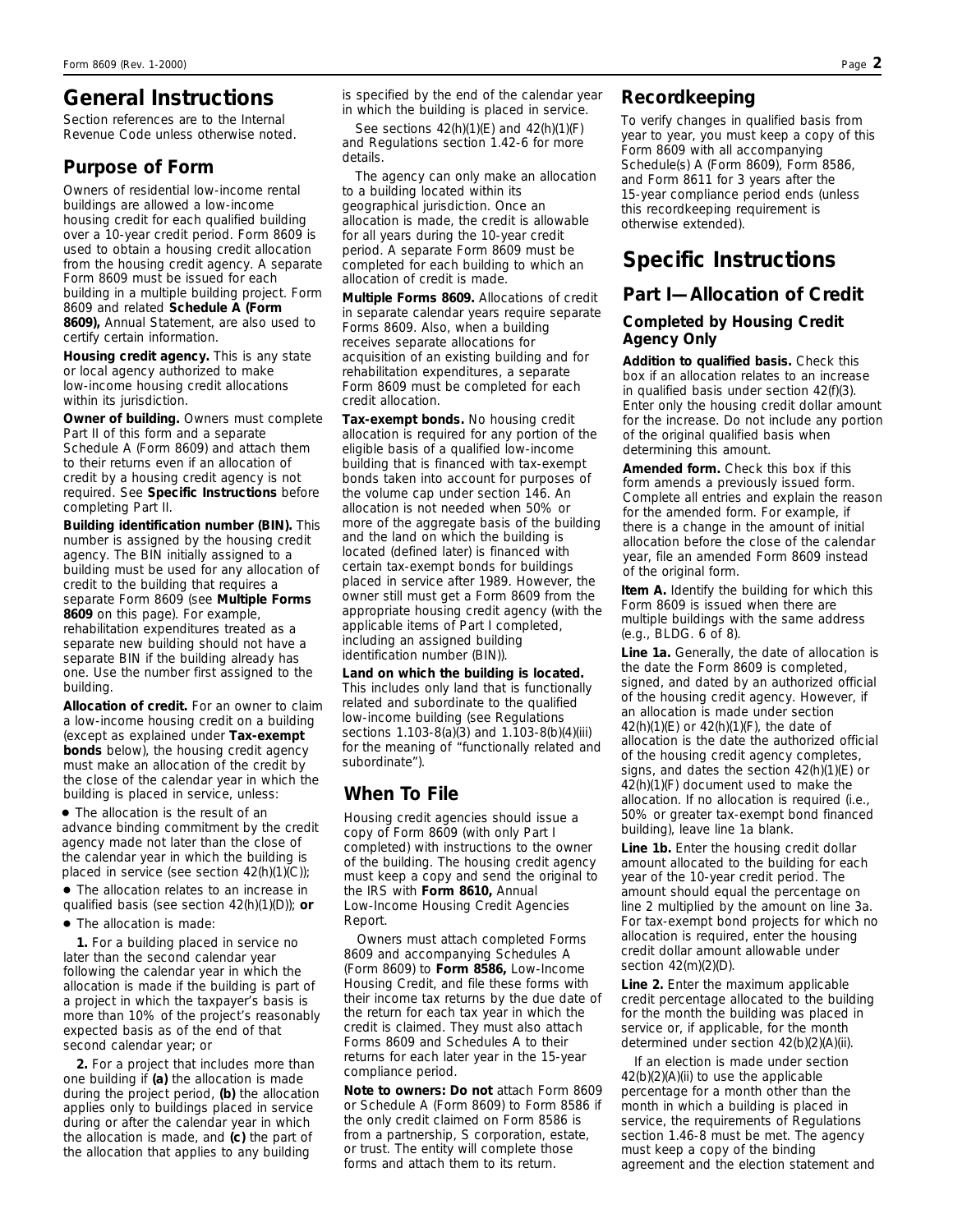file the original with the agency's Form 8610 for the year the allocation is actually made. The maximum applicable credit percentage is published monthly in the Internal Revenue Bulletin. For new buildings that are not federally subsidized under section 42(i)(2)(A), use the applicable percentage for the 70% present value credit. For new buildings that are federally subsidized, or existing buildings, use the applicable percentage for the 30% present value credit. See the instructions for line 6 for the definition of "Federally subsidized." A taxpayer may elect under section 42(i)(2)(B) to reduce eligible basis by the principal amount of any outstanding below-market Federal loan or the proceeds of any tax-exempt obligation in order to obtain the higher credit percentage (see Part II, line 9a).

For allocations to buildings for additions to qualified basis under section 42(f)(3), do not reduce the maximum applicable credit percentage even though the building owner may only claim a credit based on two-thirds of the credit percentage allocated to the building.

**Line 3a.** Enter the maximum qualified basis of the building. To figure this, multiply the eligible basis of the qualified low-income building by the smaller of:

**1.** The percentage of low-income units to all residential rental units (the "unit percentage"), or

**2.** The percentage of floor space of the low-income units to the floor space of all residential rental units (the "floor-space percentage").

Generally, a unit is not treated as a low-income unit unless it is suitable for occupancy and is used other than on a transient basis. Section 42(i)(3) provides for certain exceptions (e.g., units that provide for transitional housing for the homeless may qualify as low-income units). See sections  $42(i)(3)$  and  $42(c)(1)(E)$  for more information.

Except as explained in the instructions for line 3b, below, the **eligible basis** for a new building is its adjusted basis as of the close of the first tax year of the credit period. For an existing building, the eligible basis is its acquisition cost plus capital improvements through the close of the first tax year of the credit period. See the instructions for Part II, line 7b, and section 42(d) for other exceptions and details.

**Line 3b. Special rule to increase basis for buildings in certain high-cost areas.** If the building is located in a high-cost area (i.e., a "qualified census tract" or a "difficult development area"), the eligible basis may be increased as follows:

• For new buildings, the eligible basis may be up to 130% of such basis determined without this provision.

● For existing buildings, the rehabilitation expenditures under section 42(e) may be up to 130% of the expenditures determined without regard to this provision.

Enter the percentage to which eligible basis was increased. For example, if the eligible basis was increased to 120%, enter "120." See section 42(d)(5)(C) for definitions of a qualified census tract and a difficult development area, and for other details.

**Note:** *Before increasing eligible basis, the eligible basis must be reduced by any Federal subsidy that the taxpayer elects to exclude from eligible basis and any Federal grant received.*

**Line 4.** Enter the percentage of the aggregate basis of the building financed by certain tax-exempt bonds. If this amount is zero, enter zero (do not leave this line blank).

**Line 5.** The placed-in-service date for a residential rental building is the date the first unit in the building is ready and available for occupancy under state or local law. Rehabilitation expenditures treated as a separate new building under section 42(e) are placed in service at the close of any 24-month period over which the expenditures are aggregated, whether or not the building is occupied during the rehabilitation period.

**Line 6.** Generally, a building is treated as federally subsidized if at any time during the tax year or any prior tax year there is outstanding any tax-exempt bond financing or any below-market Federal loan, the proceeds of which are used (directly or indirectly) for the building or its operation.

However, buildings receiving assistance under the Home Investment Partnership Act (as in effect on August 10, 1993) are **not** treated as federally subsidized if 40% or more of the residential units in the building are occupied by individuals whose income is 50% or less of the area median gross income. Buildings located in New York City receiving this assistance are not treated as federally subsidized if 25% or more of the residential units in the building are occupied by individuals whose income is 50% or less of the area median gross income.

Generally, no credit is allowable for acquisition of an existing building unless substantial rehabilitation is done. See sections 42(d)(2)(B)(iv) and 42(f)(5). **Do not** issue Form 8609 for acquisition of an existing building unless substantial rehabilitation under section 42(e) is placed in service.

### **Part II—First-Year Certification**

#### **Completed by Building Owner for the First Year of Credit Period Only**

**Note:** *Form 8609 is invalid unless Part I is completed by the appropriate housing credit agency.*

**Line 7a.** See the instructions for line 5. This date must correspond with the date certified to the housing credit agency.

**Line 7b.** Enter the eligible basis (in dollars) of the building. Determine eligible basis at the close of the first year of the credit period (see sections 42(f)(1), 42(f)(5), and 42(g)(3)(B)(iii) for determining the start of the credit period).

For new buildings, the eligible basis is generally the cost of construction or rehabilitation expenditures incurred under section 42(e).

For existing buildings, the eligible basis is the cost of acquisition plus rehabilitation expenditures not treated as a separate new building under section 42(e) incurred by the close of the first year of the credit period.

If the housing credit agency has entered an increased percentage in Part I, line 3b, multiply the eligible basis by the increased percentage and enter the result.

Residential rental property may qualify for the credit even though part of the building in which the residential rental units are located is used for commercial use. Do not include the cost of the nonresidential rental property. However, you may generally include the basis of common areas or tenant facilities, such as swimming pools or parking areas, provided there is no separate fee for the use of these facilities and they are made available on a comparable basis to all tenants in the project. You must reduce the eligible basis by the amount of any Federal grant received. Also reduce the eligible basis by the entire basis allocable to non-low-income units that are above the average quality standard of the low-income units in the building. You may, however, include a portion of the basis of these non-low-income units if the cost of any of these units does not exceed by more than 15% the average cost of all low-income units in the building, and you elect to exclude this excess cost from the eligible basis by checking the "Yes" box for line 9b. See section 42(d).

You may elect to reduce the eligible basis by the principal amount of any outstanding below-market Federal loan or the proceeds of any tax-exempt obligation to obtain a higher credit percentage. To make this election, check the "Yes" box in Part II, line 9a. Reduce the eligible basis by the principal amount of such loan or obligation proceeds before entering the amount on line 7b. You must reduce the eligible basis by the principal amount of such loan or obligation proceeds or any Federal grant received before multiplying the eligible basis by the increased percentage in Part I, line 3b.

**Line 8a.** Multiply the eligible basis of the building shown on line 7b by the smaller of the unit percentage or the floor space percentage as of the close of the first year of the credit period and enter the result on line 8a. Low-income units are units occupied by qualifying tenants, while residential rental units are all units, whether or not occupied. See the instructions for Part I, line 3a, on page 3.